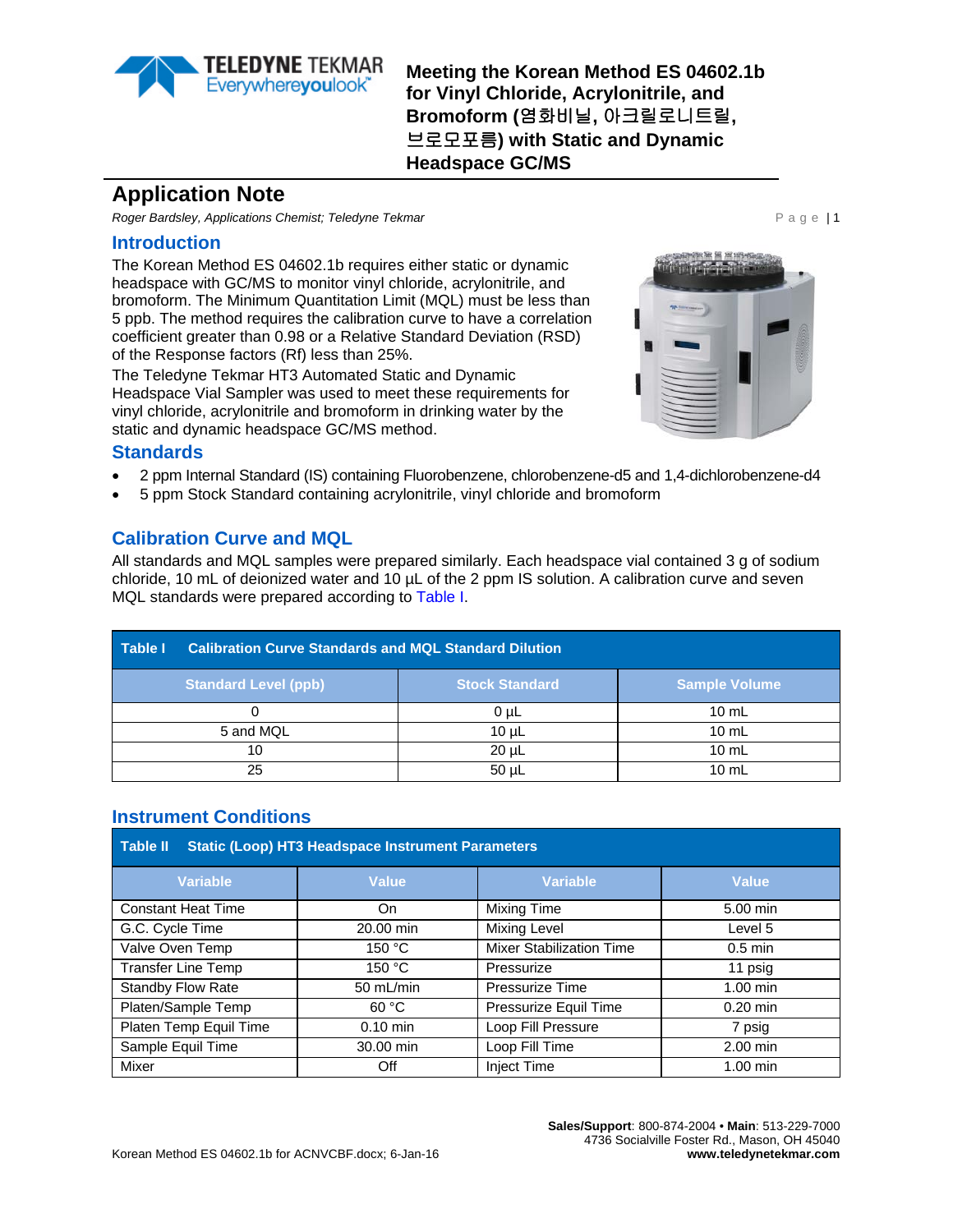

| <b>Dynamic (Trap) HT3 Headspace Instrument Parameters</b><br>Table III |                         |                 |              |  |  |  |
|------------------------------------------------------------------------|-------------------------|-----------------|--------------|--|--|--|
| <b>Variable</b>                                                        | <b>Value</b>            | <b>Variable</b> | Value        |  |  |  |
| Valve Oven Temp                                                        | 180 °C                  | Sweep Flow Rate | 75 mL/min    |  |  |  |
| <b>Transfer Line Temp</b>                                              | 180 °C                  | Sweep Flow Time | 5.00 min     |  |  |  |
| <b>Standby Flow Rate</b>                                               | $100$ mL/min            | Dry Purge Time  | $2.00$ min   |  |  |  |
| Trap Standby Temp                                                      | 30 °C<br>Dry Purge Flow |                 | 50 $mL/min$  |  |  |  |
| Trap Sweep Temp                                                        | 0 °C                    | Dry Purge Temp  | 25 °C        |  |  |  |
| Platen/Sample Temp                                                     | 45 °C                   | Desorb Preheat  | 245 °C       |  |  |  |
| Sample Preheat Time                                                    | $0.00$ min              | Desorb Temp     | 260 °C       |  |  |  |
| <b>Preheat Mixer</b>                                                   | On                      | Desorb Time     | $1.00$ min   |  |  |  |
| <b>Preheat Mixing Level</b>                                            | Level 10                | Trap Bake Temp  | 265 °C       |  |  |  |
| <b>Preheat Mixing Time</b>                                             | 5.00 min                | Trap Bake Time  | 5.00 min     |  |  |  |
| Preheat Mixer Stabilize Time                                           | $0.50$ min              | Trap Bake Flow  | $150$ ml/min |  |  |  |
|                                                                        |                         | Trap            | K            |  |  |  |

| Table IV Agilent 7890B GC with 5977A MS Parameters |                                                                                                                                                                                                                                                                                                                                                                                                                                                                                                                                                    |  |  |  |  |  |
|----------------------------------------------------|----------------------------------------------------------------------------------------------------------------------------------------------------------------------------------------------------------------------------------------------------------------------------------------------------------------------------------------------------------------------------------------------------------------------------------------------------------------------------------------------------------------------------------------------------|--|--|--|--|--|
| <b>Variable</b>                                    | <b>Value</b>                                                                                                                                                                                                                                                                                                                                                                                                                                                                                                                                       |  |  |  |  |  |
| Column                                             | Agilent DB-624UI, 20 m, 0.18 mm ID, 1 µm; Constant Flow 0.9 mL/min: Average Velocity<br>42.02 cm/sec                                                                                                                                                                                                                                                                                                                                                                                                                                               |  |  |  |  |  |
| Oven Program                                       | 35 °C for 3 min; 13 °C/min to 85 °C, 25 °C/min to 225 °C, hold for 0 min                                                                                                                                                                                                                                                                                                                                                                                                                                                                           |  |  |  |  |  |
| Inlet                                              | Temp 200 °C; Helium Carrier Gas; Septum Purge Flow 0.5 mL/min, 1 mm IP Deact. Liner<br>Static Headspace Split Ratio - 30:1<br>Dynamic Headspace Split Ratio - 100:1                                                                                                                                                                                                                                                                                                                                                                                |  |  |  |  |  |
| МS                                                 | Source Temp 230 °C; Quad Temp 150 °C; Solvent Delay 7.00 min; Atune; Transfer Line<br>225 °C ;Scan/SIM Mode; Trace Ion Detection Static - On Dynamic - Off; Gain Factor: Static - 10<br>Dynamic - 5                                                                                                                                                                                                                                                                                                                                                |  |  |  |  |  |
| Scan/SIM<br>Mode                                   | Scan - 35.0 m/z to 270.0 m/z, Threshold 10, Sampling Rate 3<br><b>SIM</b><br>Group 1 - 0.75 min; 62.00 m/z, 64.00 m/z, 200 msec dwell - Vinyl Chloride<br>Group 2 - 2.20 min; 51.00 m/z, 52.00 m/z, 53.00 m/z, 200 msec dwell - Acrylonitrile<br>Group 3 - 4.50 min; 62.00 m/z, 64.00 m/z, 200 msec dwell - Fluorobenzene<br>Group 4 - 7.50 min; 117.00 m/z, 171.00 m/z, 173.00 m/z, 175.00 m/z, 200 msec dwell -<br>Chlorobenzene-d5, Bromoform<br>Group 5 - 9.90min; 115.00 m/z, 150.00 m/z, 152.00 m/z, 200 msec dwell - 1,4-Dichlorobenzene-d4 |  |  |  |  |  |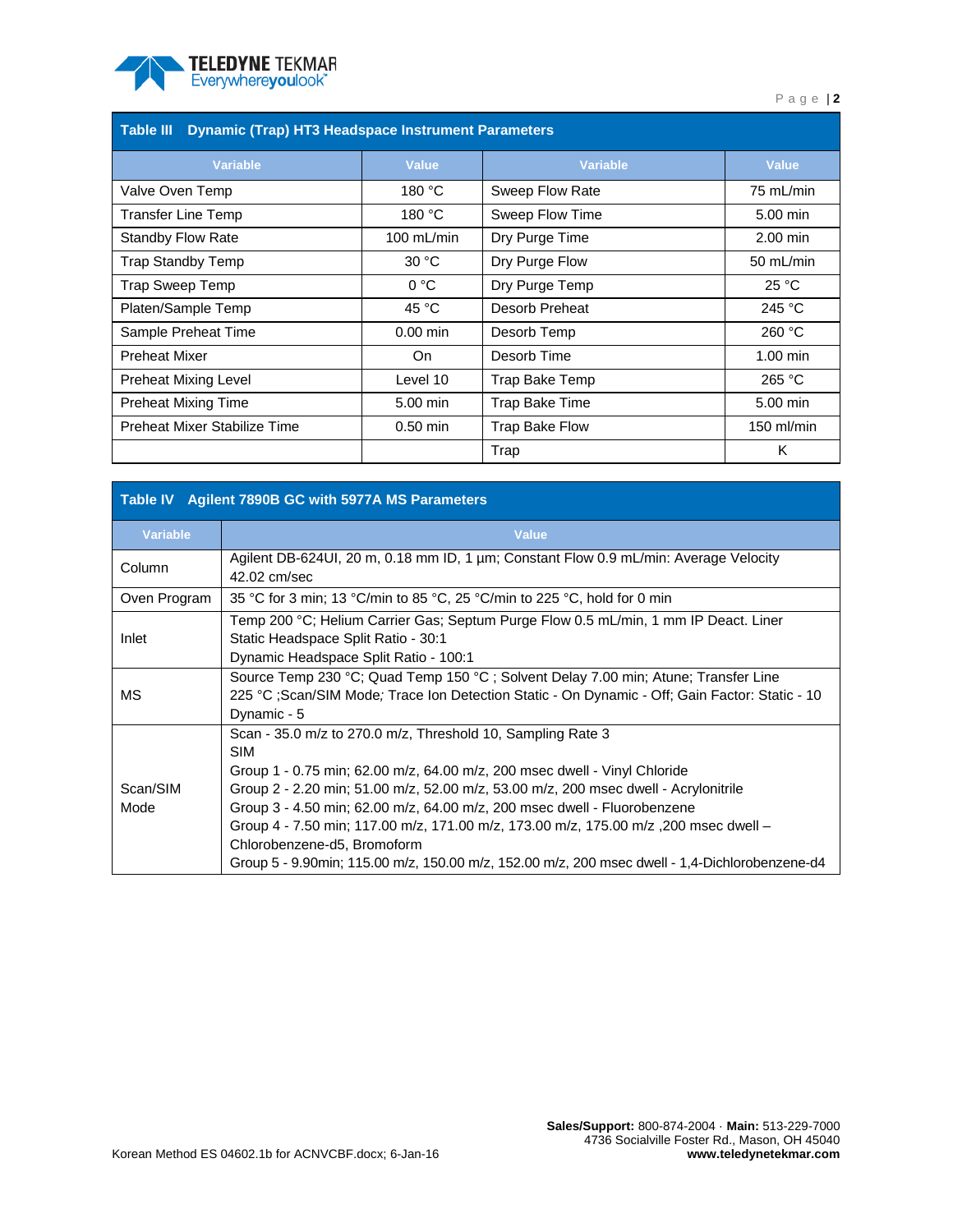

# **Static (Loop) Headspace SIM Mass Spectrometry Results**

The Selected Ion Monitoring (SIM) chromatograms were evaluated using the Agilent Environmental ChemStation™ software. [Figure 1](#page-2-0) is the SIM chromatogram of a 5 ppb MQL sample by the static headspace method. The SIM ions that were used for the Internal Standard calculation are shown in [Figure 1](#page-2-0) and [Table V.](#page-2-1) The Response factor (Rf) of vinyl chloride and chlorobenzene were calculated versus both the fluorobenzene and the chlorobenzene-d5 Internal Standards. The Rf of bromoform was calculated versus the 1,4-dichlorobenzene-d4 internal standard.

The four standards were evaluated for linearity and RSD of the Rf. The concentrations of the seven 5 ppb MQL samples were calculated by both the average Rf value and the linear calibration curve. The MQL was calculated by multiplying the standard deviation of the calculated amount of the seven MQL samples times 10. The %RSD of the Rf and its calculated MQL, and the linear correlation coefficient  $(r^2)$  and its calculated MQL data are presented in [Table V.](#page-2-1)

<span id="page-2-0"></span>**Figure 1** Static headspace SIM quantitation ion chromatogram of a 5 ppb vinyl chloride, chlorobenzene and bromoform standard with fluorobenzene, chlorobenzene-d5 and 1,4-dichlorobenzene-d4 Internal Standard.



<span id="page-2-1"></span>

| %RSD, Linearity and MQL Results with Static SIM GC/MS<br><b>Table V</b> |                  |                       |                     |                           |                     |  |
|-------------------------------------------------------------------------|------------------|-----------------------|---------------------|---------------------------|---------------------|--|
| <b>Compound</b>                                                         | <b>Quant Ion</b> | <b>Rf Calibration</b> |                     | <b>Linear Calibration</b> |                     |  |
|                                                                         |                  | %RSD                  | <b>MQL</b><br>(ppb) | $r^2$                     | <b>MQL</b><br>(ppb) |  |
| Fluorobenzene IS                                                        | 96               | 11.8                  | NA.                 | NA.                       | NA.                 |  |
| Vinyl Chloride                                                          | 62               | 2.4                   | 2.1                 | 0.9998                    | 2.2                 |  |
| Acrylonitrile                                                           | 53               | 2.1                   | 4.9                 | 0.9999                    | 5.0                 |  |
| Chlorobenzene-d5 IS                                                     | 117              | 11.8                  | NA.                 | NA.                       | <b>NA</b>           |  |
| Vinyl Chloride                                                          | 62               | 11.7                  | 2.0                 | 0.9917                    | 1.8                 |  |
| Acrylonitrile                                                           | 53               | 9.1                   | 3.5                 | 0.9948                    | 3.2                 |  |
| 1,4-Dichlorobenzene-d4 IS                                               | 152              | 9.1                   | NA.                 | NA.                       | <b>NA</b>           |  |
| <b>Bromoform</b>                                                        | 173              | 4.4                   | 1.2                 | 0.9988                    | 1.3                 |  |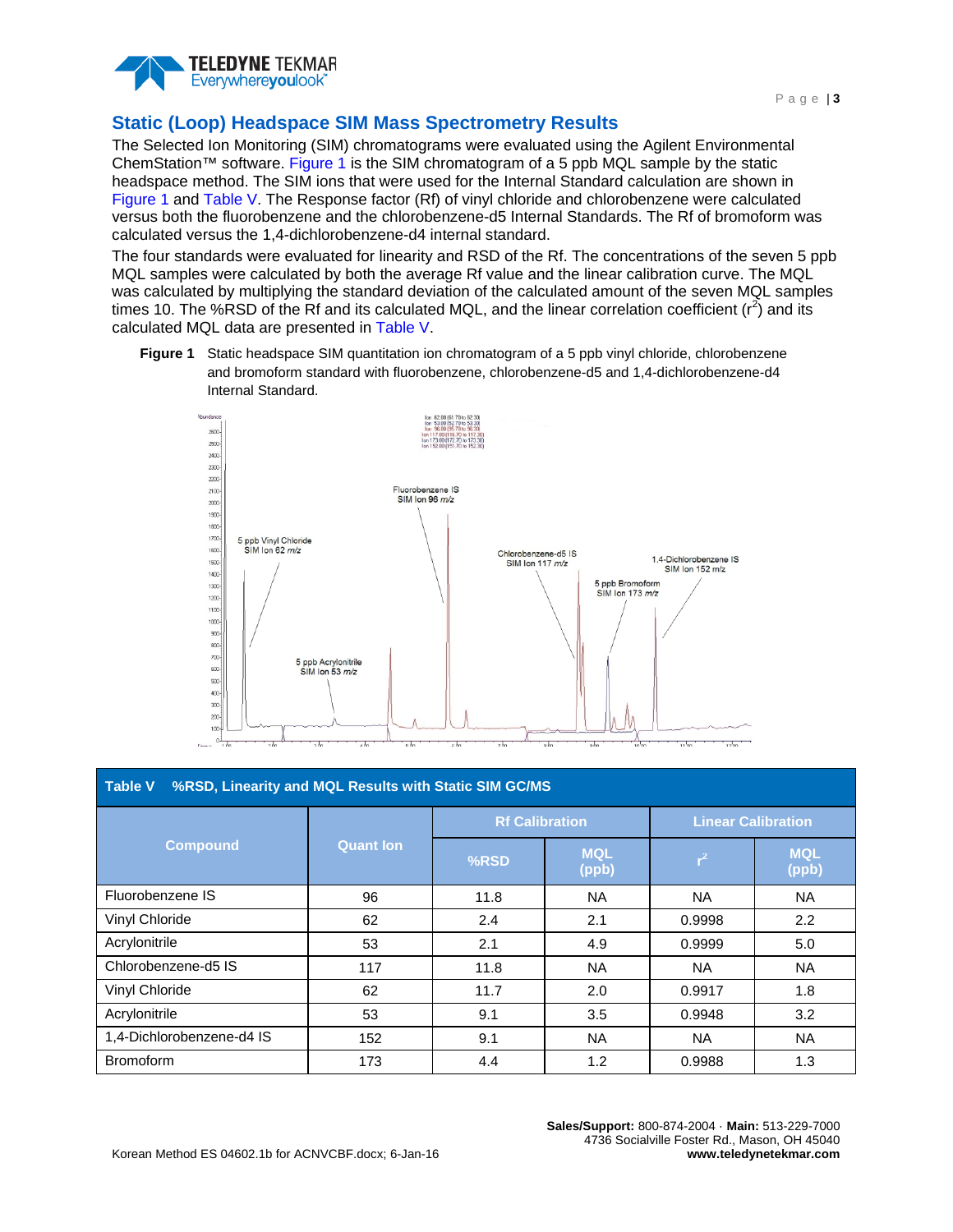

#### **Dynamic (Trap) Headspace Full Scan Mass Spectrometry Results**

The Total Ion Chromatograms (TIC) were evaluated using the Agilent Environmental ChemStation<sup>™</sup> software. [Figure 2](#page-3-0) is the TIC of a 5 ppb MQL sample by the dynamic headspace method displaying the quantitation ion (quant ion) for each compound. The quant ions used for calculations are shown in [Figure 2](#page-3-0) and [Table VI.](#page-3-1) The Response factor (Rf) of vinyl chloride and acrylonitrile were calculated versus both the fluorobenzene and the chlorobenzene-d5 internal standards. The Rf of bromoform was calculated versus the 1,4-dichlorobenzene-d4 internal standard.

The four standards were evaluated for linearity and RSD of the Rf. The concentrations of the seven 5 ppb MQL samples were calculated by both the average Rf value and the linear calibration curve. The MQL was calculated by multiplying the standard deviation of the calculated amount of the seven MQL samples times 10. The %RSD of the Rf and its calculated MQL, and the linear correlation coefficient  $(r^2)$  and its calculated MQL data are presented in [Table VI.](#page-3-1)

<span id="page-3-0"></span>**Figure 2** Dynamic headspace TIC quantitation ion of a 5 ppb vinyl chloride, acrylonitrile and bromoform standard with fluorobenzene, chlorobenzene-d5 and 1,4-dichlorobenzene-d4 Internal Standard.



<span id="page-3-1"></span>

| Table VI %RSD, Linearity and MQL Results with Dynamic Full Scan GC/MS |                  |                       |                     |                           |                     |  |
|-----------------------------------------------------------------------|------------------|-----------------------|---------------------|---------------------------|---------------------|--|
| <b>Compound</b>                                                       | <b>Quant Ion</b> | <b>Rf Calibration</b> |                     | <b>Linear Calibration</b> |                     |  |
|                                                                       |                  | %RSD                  | <b>MQL</b><br>(ppb) | $r^2$                     | <b>MQL</b><br>(ppb) |  |
| Fluorobenzene IS                                                      | 96               | 8.7                   | <b>NA</b>           | <b>NA</b>                 | <b>NA</b>           |  |
| Vinyl Chloride                                                        | 62               | 0.5                   | 1.8                 | 1.0000                    | 2.0                 |  |
| Acrylonitrile                                                         | 53               | 16.0                  | 5.7                 | 0.9992                    | 5.2                 |  |
| Chlorobenzene-d5 IS                                                   | 117              | 5.8                   | <b>NA</b>           | NA.                       | NA.                 |  |
| Vinyl Chloride                                                        | 62               | 3.8                   | 2.4                 | 0.9997                    | 2.5                 |  |
| Acrylonitrile                                                         | 53               | 14.9                  | 3.5                 | 0.9998                    | 4.9                 |  |
| 1,4-Dichlorobenzene-d4 IS                                             | 152              | 7.7                   | <b>NA</b>           | <b>NA</b>                 | <b>NA</b>           |  |
| <b>Bromoform</b>                                                      | 173              | 2.8                   | 3.2                 | 0.9993                    | 3.3                 |  |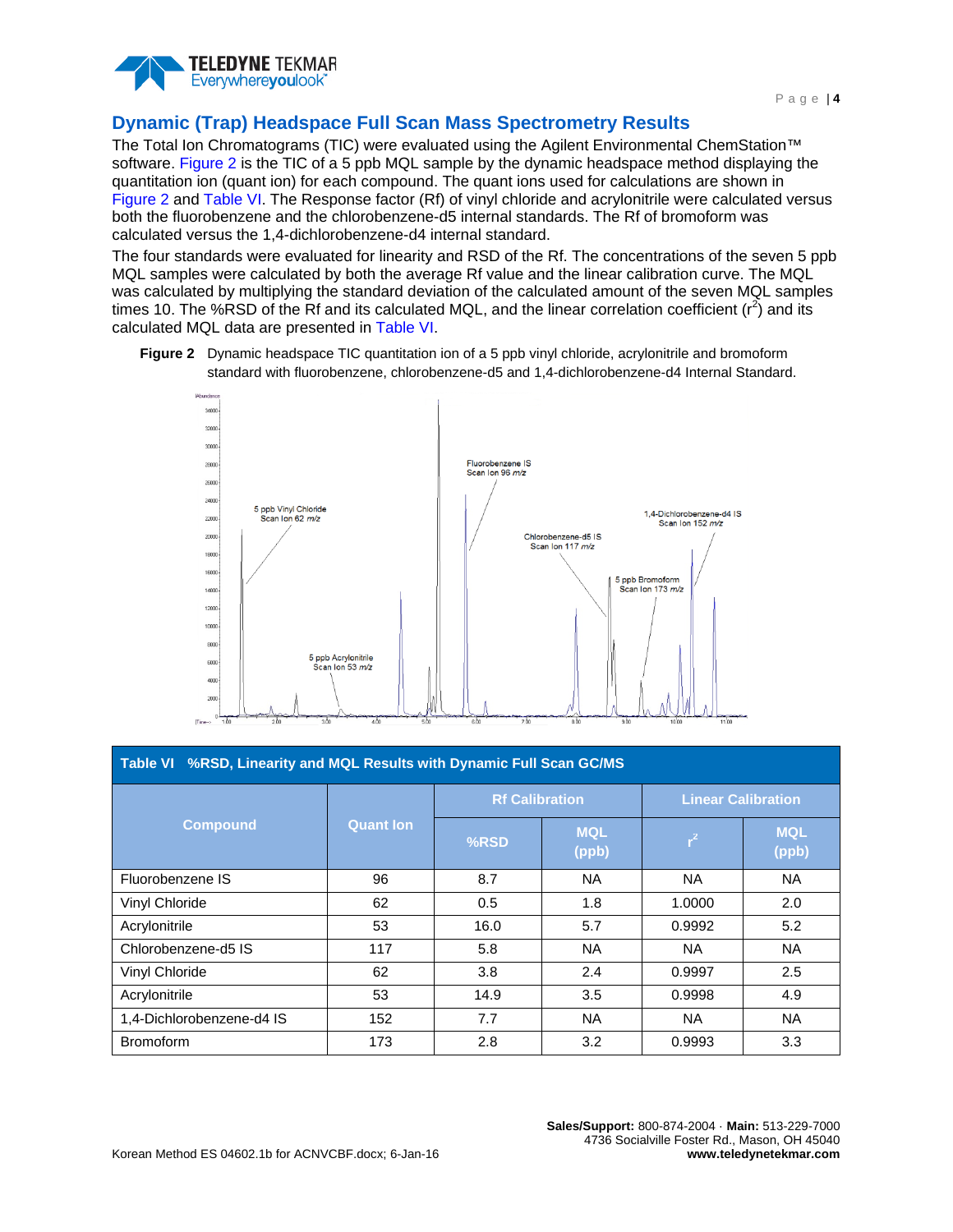

# **Dynamic (Trap) Headspace SIM Mass Spectrometry Results**

The Selected Ion Monitoring (SIM) chromatograms were evaluated using the Agilent Environmental ChemStation™ software. [Figure 3](#page-4-0) is the SIM chromatogram of a 5 ppb MQL sample by the dynamic headspace method. The SIM ions that were used for the internal standard calculation are shown in [Figure 3](#page-4-0) and [Table VII.](#page-4-1) The Response factor (Rf) of vinyl chloride and acrylonitrile were calculated versus both the fluorobenzene and the chlorobenzene-d5 internal standards. The Rf of bromoform was calculated versus the 1,4-dichlorobenzene-d4 internal standard.

The four standards were evaluated for linearity and RSD of the Rf. The concentrations of the seven 5 ppb MQL samples were calculated by both the average Rf value and the linear calibration curve. The MQL was calculated by multiplying the standard deviation of the calculated amount of the seven MQL samples times 10. The %RSD of the Rf and its calculated MQL, and the linear correlation coefficient  $(r^2)$  and its calculated MQL data are presented in [Table VII.](#page-4-1)

<span id="page-4-0"></span>**Figure 3** Dynamic headspace SIM quantitation ion chromatogram of a 5 ppb vinyl chloride, acrylonitrile and bromoform standard with fluorobenzene, chlorobenzene-d5 and 1,4-dichlorobenzene-d4 Internal Standard.



<span id="page-4-1"></span>

| Table VII %RSD, Linearity and MQL Results with Dynamic SIM GC/MS |                  |                       |                     |                           |                     |  |
|------------------------------------------------------------------|------------------|-----------------------|---------------------|---------------------------|---------------------|--|
| <b>Compound</b>                                                  | <b>Quant lon</b> | <b>Rf Calibration</b> |                     | <b>Linear Calibration</b> |                     |  |
|                                                                  |                  | %RSD                  | <b>MQL</b><br>(ppb) | $r^2$                     | <b>MQL</b><br>(ppb) |  |
| Fluorobenzene IS                                                 | 96               | 6.2                   | <b>NA</b>           | <b>NA</b>                 | <b>NA</b>           |  |
| Vinyl Chloride                                                   | 62               | 3.6                   | 2.1                 | 0.9996                    | 1.8                 |  |
| Acrylonitrile                                                    | 53               | 4.7                   | 1.7                 | 0.9998                    | 1.7                 |  |
| Chlorobenzene-d5 IS                                              | 117              | 2.4                   | <b>NA</b>           | NA.                       | <b>NA</b>           |  |
| Vinyl Chloride                                                   | 62               | 2.2                   | 1.7                 | 0.9999                    | 1.6                 |  |
| Acrylonitrile                                                    | 53               | 2.3                   | 1.3                 | 0.9997                    | 1.3                 |  |
| 1,4-Dichlorobenzene-d4 IS                                        | 152              | 4.1                   | <b>NA</b>           | NA.                       | <b>NA</b>           |  |
| <b>Bromoform</b>                                                 | 173              | 6.5                   | 1.8                 | 0.9992                    | 2.0                 |  |